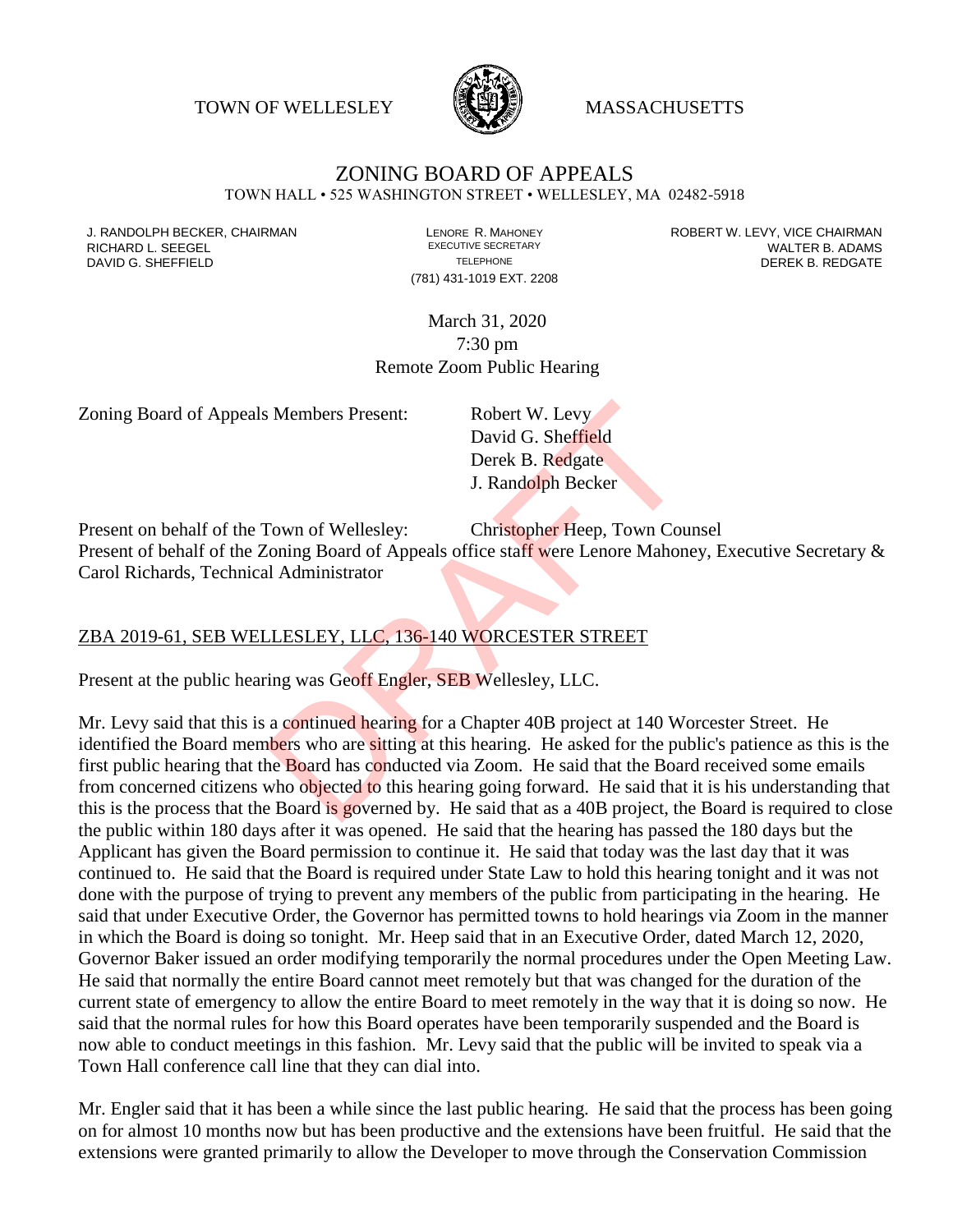process under a Notice of Intent. He said that there was a lot of dialog and meetings with the agent and has been a lot of activity on that notice. He said that he fully expects the Order of Conditions to be issued this Thursday. He said that a draft of that order has been circulated. He said that there have been no changes to any technical or structural components of the application. He said that the building has not changed, nothing related to civil engineering or traffic has changed. He said that the Wetlands activity is the only thing that has been going on in the past six to eight weeks.

Mr. Levy said that, in connection with the conservation process, the building was moved. Mr. Engler said that he introduced that at the public hearing and it was discussed. He said that since then, none of the plans have changed.

Mr. Levy said that because Mr. Engler does not own the property yet, he may not be aware that there was an enforcement order issued by the Wetlands Protection Committee last week. Mr. Engler said that he is aware of it. He said that the owner, the agent and the wetlands scientist, Scott Jordan, Ecotech, have been in discussion and were supposed to meet last Thursday but Julie Meyer, Wetlands Protection Committee Administrator, was unable to make it. He said that she and Mr. Jordan met on the property today to discuss the order. He said that there was some confusion on the part of the town and the order will be refined and the owner has until June to execute upon that order.

Mr. Levy asked if there is anything else that Mr. Engler would like to enter into the record. Mr. Engler said that he did not have anything to add. He said that the final plans that were submitted are current and relevant. He said that he did not see any reason to grant additional extensions. He said that the Board can use the next 40 days to draft a decision.

Mr. Levy said that it is his understanding that there is legislation that is close to the Governor's desk which will extend out all permissible permits until 45 days after the state of emergency has ended. He said that legislation was signed last week extending all State permits. He said that because the pending legislation has not been signed by the Governor yet, the Board will have to close the public hearing tonight unless Mr. Engler chooses to keep it open. Mr. Engler said that there has been a good and collaborative process. He said that Town Counsel has already done the framework for the decision. He said that if Town Counsel asked for more time, he would be reasonable in considering the request. He said that he did not see a need to keep the public hearing open. ere was some confusion on the part of the town and the c<br>to execute upon that order.<br>So anything else that Mr. Engler would like to enter into the<br>hing to add. He said that the final plans that were submit<br>did not see any

Ms. Richards opened the conference call line to caller number one. Kim Melton, 17Duxbury Road, said that the hearing is not showing up on the public channel yet. She said that it is a concern because if the public cannot participate in this and see the hearing unless they go onto YouTube, can this meeting go forward. Mr. Levy said that it can. Mr. Engler said that the link was provided on the town website. Mr. Heep said that the posted agenda of this hearing noted that it would be broadcast live on YouTube. He said that he believes that is sufficient. He said that he believes that Wellesley Public Access TV is recording the hearing and it should be available after the fact. Ms. Melton said that she was concerned that the hearing would be over and the public could not speak. Mr. Levy said that it is available on YouTube.

Ms. Melton confirmed that this is a 40B project. She said that she looked at the research for what a 40B should be for and it is supposed to enhance the community. She said that the property is nowhere near public transportation, stores or sidewalks, and it will increase the traffic. She said that she understands that the town has to have a certain amount of subsidized housing. She said that she believes that the town has already met its quota with another project in town. She said that putting this project where it is does not nothing that a 40B project is intended to do. She said that it has no sidewalks and is not close to public transportation or any stores. She said that it is located in the farthest part from town center, so will not enhance commerce. She said that traffic on Route 9 will be increased where it is already a crazy, dangerous place. She said that there is also the schooling issue that it will wreak havoc on the system. She said that she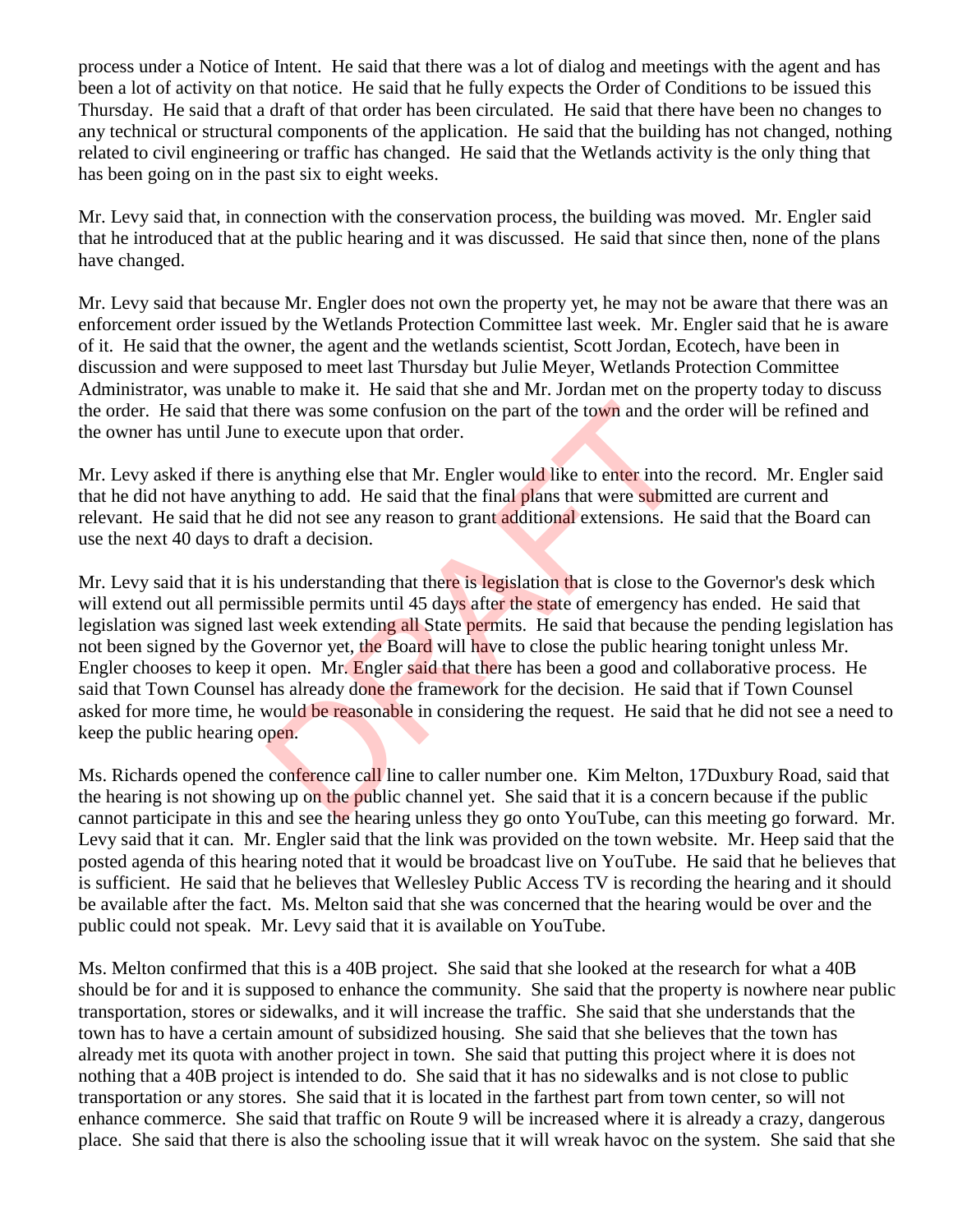was concerned about how she notified or not notified. She said that the 40B project itself does not meet the expectations of what a 40B is supposed or claims to want to do for the community.

Mr. Levy said that this is the last of several hearings. Mr. Heep said that sessions of this public hearing were held on June 18<sup>th</sup>, September 10<sup>th</sup>, October 15<sup>th</sup>, November 12<sup>th</sup>, December 10<sup>th</sup>, 2019 and January 9, 2020. Mr. Levy said that this is the seventh hearing that the Board has held on the petition. He said that there has been very little public input. He said that the Board devoted an entire hearing to just traffic issues. He said that the Applicant had his traffic engineer and at the Applicant's expense, the town had its own traffic consultant do a peer review and comment on it. He said that the proximity to downtown and stores is not criteria that the Board needs to consider. He said that notification went out according to the statute by publication in the Wellesley Townsman, by posting at Town Hall, and by mail to all abutters and abutters to abutters within 300 feet of the project.

Ms. Melton said that she was asking about the aspects of what the 40B was supposed to do. She said that it is not doing any of those things. She said that the town does not even need it. Mr. Levy said that it is true that with a recent project, the town has now met its ten percent of affordable housing stock. He said that at the time of this application, that project had not been approved, so the applicant was grandfathered and is allowed to present his project. Ms. Melton asked if 11 percent of the community has to be subsidized housing. Mr. Levy said that 10 percent is the objective. He said that the 40R project at Wellesley Office Park is irrelevant to this project. He said that all of the submittals are available on the town's website. on, that project had not been approved, so the applicant w<br>oject. Ms. Melton asked if 11 percent of the community lhat 10 percent is the objective. He said that the 40R proj<br>oroject. He said that all of the submittals are

Ms. Melton asked how this project will enhance the community when it is not close to stores or public transportation, does not have sidewalks and there is a traffic issue. Mr. Levy said that the Board spent a whole meeting dealing with traffic. He said that **public** transportation is not a criteria under 40B.

Ms. Melton said that she is concerned that the 40B will not meet any of the criteria of what it is supposed to do.

Mr. Sheffield said that Ms. Melton's concerns and questions are similar to what the Board had discussed at the previous public hearings. He said that they are familiar questions and comments, many of which have been answered at the various hearings.

Diane Soderholm, 16 Duxbury Road, said that her connection was very poor. She said that she could only hear every third word and the hearing is not available on cable. She said that this is a public hearing in which she cannot participate. She said that just because the YouTube link was published does not mean that people have connection to it. She asked that the Board list the criteria for 40B and have Mr. Engler explain how his project meets that criteria. Mr. Levy said that the hearing is being conducted consistent with an Executive Order issued by the Governor of the Commonwealth. He said that the Board acknowledges that this is not as seamless as a public hearing at Town Hall. He said that it is also new to the Board and the Board is doing the best that it can. He said that this is the seventh hearing held on this project. Ms. Soderholm asked if she was supposed to attend the other six hearings.

Ms. Soderholm asked what the 40B criteria are and how does this project meet them. Mr. Engler said that any 40B needs to go through a two-step process. He said that the first step is to get site approval through a subsidizing agency and in this instance he chose to go to MassHousing. He said that it is the subsidizing agency's responsibility to evaluate the application on all of the 40B criteria before the applicant is allowed to move forward with the Zoning Board of Appeals. He said that the project meets all of the criteria because MassHousing issued a Site Approval Letter. He said that he is a limited dividend organization, the town is under 10 percent, he has the capabilities to do this project, he has project experience. Ms. Soderholm asked for the criteria for what a 40B project is supposed to be with respect to affordable and transportation. Mr. Engler said that 25 percent of the units will be affordable in perpetuity. He said that the DHCD website lists out all of the criteria that every 40B has to meet. He said that he cannot move forward with the Zoning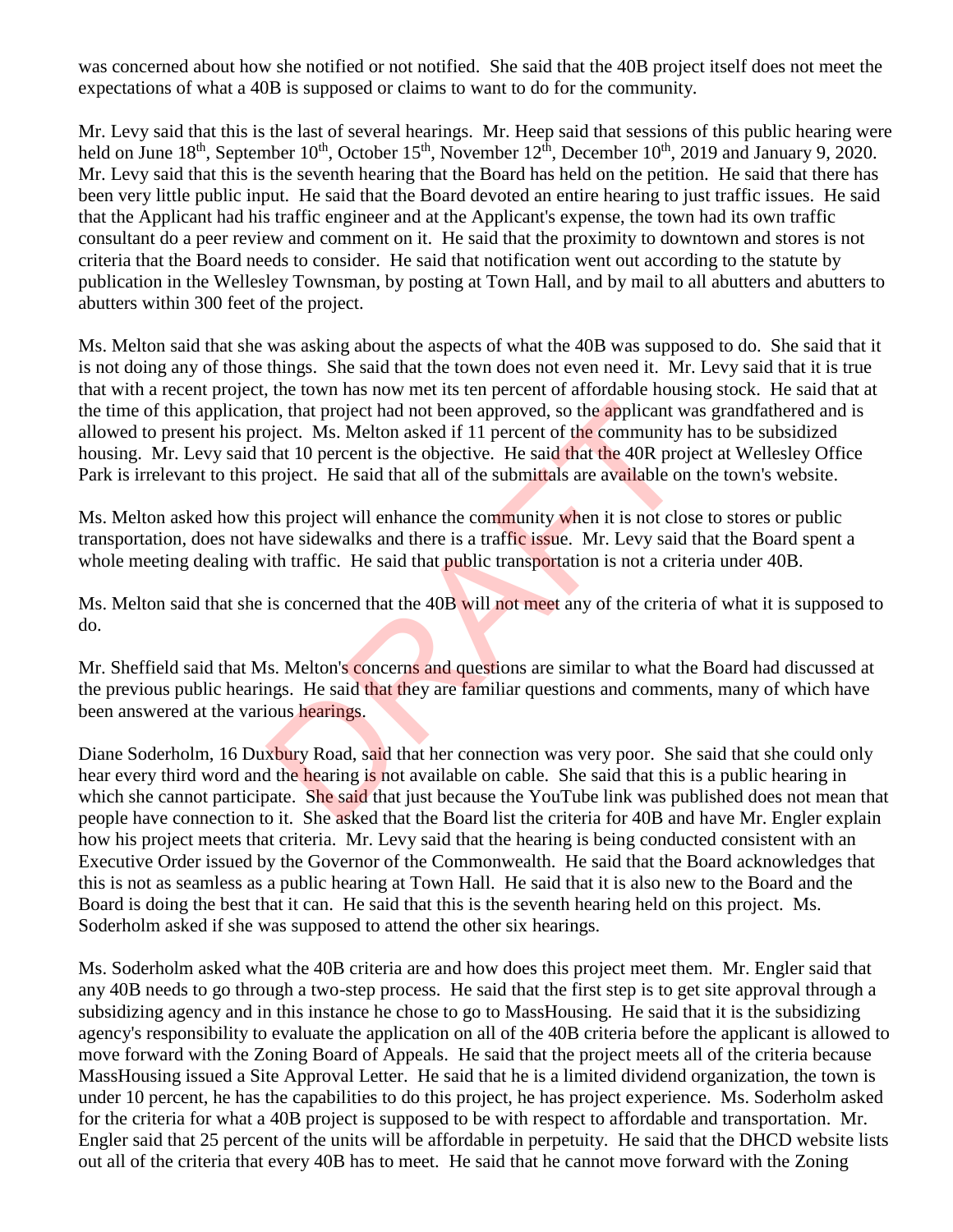Board without meeting the criteria. He said that MassHousing made the determination that this project met the criteria and over the past ten months the Zoning Board has evaluated the project from a technical standpoint including stormwater management, grading, traffic, landscaping design. He said that all of the technical elements get reviewed before the Board. He said that the town hires peer reviewers. He said that Wellesley has a very good internal Engineering Department that reviews the project and makes sure that all of the technical elements are satisfied. He said that this project met all of the 40B criteria that is required under the statute, as determined by MassHousing, who issued the Site Approval Letter.

Ms. Soderholm asked what the Zoning has to make a decision on if it is already approved. She said that the property is located in a single residence district. Mr. Engler said that the Zoning Board has to make a decision on all of the technical elements. Ms. Soderholm said that this will be in a single residence district on top of a parking garage. Mr. Engler said that the Zoning Board will issue a permit that includes many conditions that the Developer needs to adhere to before, during and after the development of this project. He said that it is a very detailed and technical and legal document that will run with the land and it holds his feet to the fire on all of the technical, legal and regulatory requirements associated with 40B in general and this specific project. He said that the town has very capable counsel who has written many decisions, as well as a very capable Zoning Board that is familiar with these decisions. He said that this process has gone on for a long time. He said that the technical elements have been pushed and pulled, scrutinized and critiqued for 10 months. He said that he had to revise his plan fairly substantially over that period in order to satisfy those who were reviewing the application. He said that they have now arrived at the point where the town can say that the project works from a technical and regulatory standpoint. rd that is familiar with these decisions. He said that this<br>the technical elements have been pushed and pulled, scrut<br>had to revise his plan fairly substantially over that period<br>application. He said that they have now arr

Mr. Levy said that the Board has not made a decision on this application. He said that the Board will close the public hearing tonight, as required under State Law. He said that the Board then has a period of 40 days under which it can issue and deliver a decision. He said that there is no preconception of what the Board will do.

Ms. Soderholm said that none of her questions were answered. She said that this is a ridiculous farce that this is going forward and questions cannot be answered. She said that she could not hear what was going on and could not hear the Board very well. She said that she was embarrassed to be a citizen of this town.

Mr. Levy asked if there were any further questions or comments from the Board.

Mr. Sheffield said that there was a question from George Saraceno upon moving the building to the west. He questioned whether the DPW was substantially complete. Mr. Engler said that his understanding is that DPW did review the revised plan. He said that Bill Bergeron, Hayes Engineering, representing Mr. Engler, represented as much to Mr. Engler. He said that subject to a Building Permit, the town will have the right to review the detailed construction plans, so this is not the last stand. He said that his understanding is that because the design and infrastructure changed so minimally with moving the building that DPW reviewed it and was fine with it. Mr. Sheffield said that the Board generally asks for a letter from DPW stating that they are satisfied that all of their questions have been addressed. Mr. Levy said that if the Board closes the hearing tonight, there will be no more submittals. He said that the Board could condition it. Mr. Engler said that Mr. Heep can add language to the decision that the DPW comments must be satisfied prior to the issuance of a building permit. Mr. Heep agreed.

Mr. Redgate said that he thought that the Board had vetted this project well. He said that by January a lot of the Board questions were about getting the Conservation Commission and the Order of Conditions caught up to the point where the Board was at in reviewing. He said that now that is through the sequence, he is content that it has been done.

Mr. Levy asked for a motion to close the public hearing. Mr. Redgate moved, Mr. Sheffield seconded the motion to close the public hearing. Mr. Levy asked Mr. Sheffield if he approved closing the public hearing.